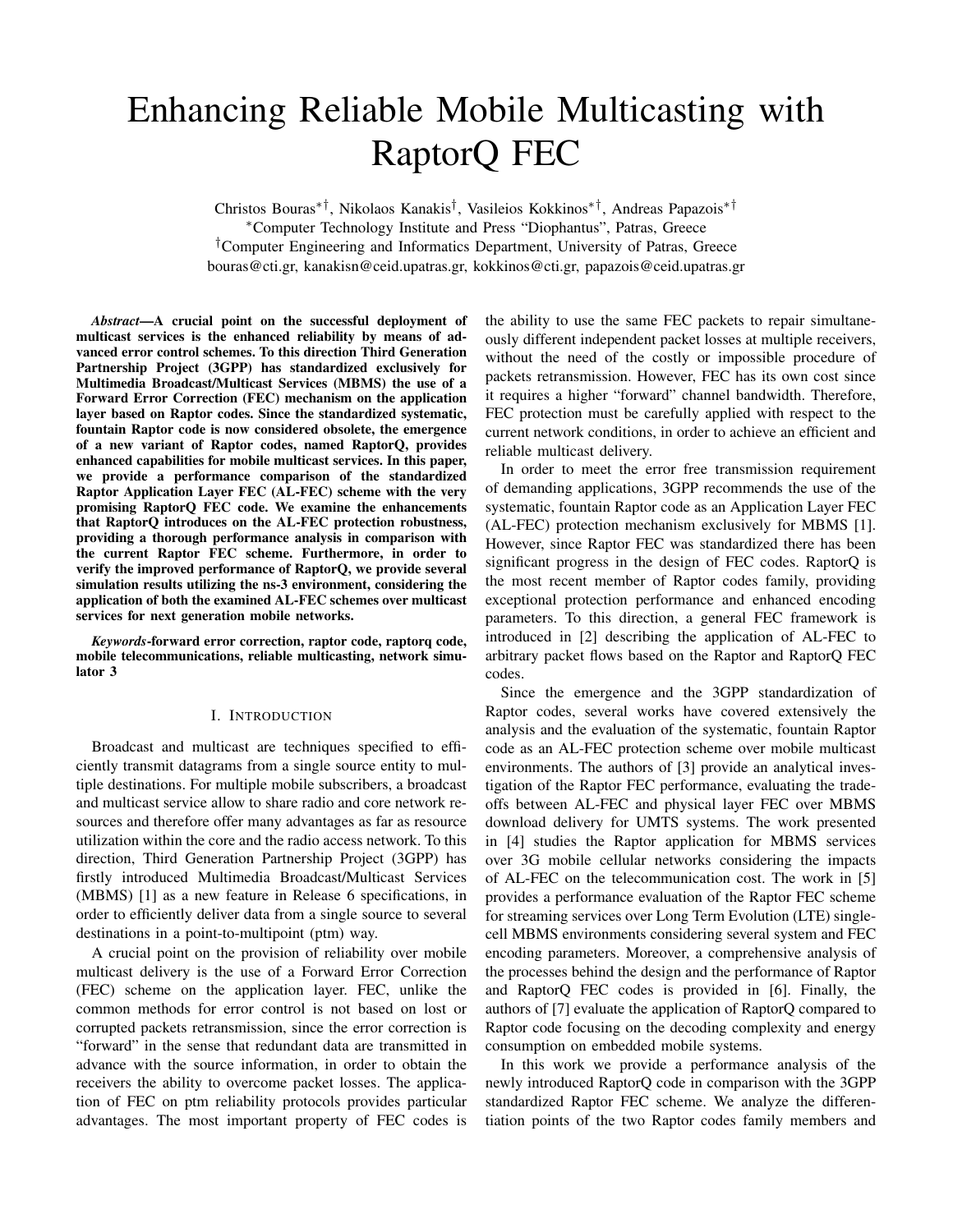we highlight on the enhanced performance promised by the new RaptorQ code. Furthermore, through the ns-3 simulation environment [8], we evaluate the application of both the examined AL-FEC codes over mobile download and streaming delivery scenarios, investigating several mobile FEC encoding parameters.

The rest of this paper is organized as follows: in Section II we present the AL-FEC mechanism integration in the 3GPP MBMS standard. Furthermore, we provide a description of the two examined members of the Raptor codes family including a comparative analysis between them. Section III presents the mobile multicast simulation environment we utilized, in order to simulate AL-FEC protected download and streaming delivery sessions. In Section IV we present the conducted experimental results and finally, in Section V we draw our conclusions and we describe some possible future steps.

#### II. RAPTOR CODES OVER MULTICAST SERVICES

In this section we provide a brief description of the AL-FEC application over the 3GPP MBMS environment. Thereafter, we describe the performance modeling of the two examined AL-FEC schemes and a functional comparison between the two members of the Raptor codes family is finally provided.

#### *A. 3GPP MBMS*

The 3GPP multicast services standard, named MBMS [1], is a unidirectional ptm service in which data are transmitted from a single source to a group of multiple mobile endpoints in a specific service area. 3GPP defines two delivery methods namely, download and streaming. The MBMS user plane protocol stack of both delivery methods is illustrated in Fig. 1.

Download uses the FLUTE protocol which is carried over UDP/IP and is independent of the IP version and the underlying link layers used. In order to apply AL-FEC protection on the MBMS download delivery, the transmitted file is partitioned in one or several source blocks each consisting of *k* source symbols. For each source block, redundant repair symbols are generated through FEC encoding with a unique ID assigned on each resulting encoding symbol. Subsequently, one or more encoding symbols are placed in each FLUTE packet payload with the resulting packets encapsulated in UDP and distributed over the IP multicast flow. Furthermore, 3GPP defines a post-delivery procedure to provide file repair features for the MBMS download delivery. A MBMS client is able to determine which source symbols should have been received but have not. Therefore, each MBMS client is able to send a file repair request message to a file repair server for unreceived symbols, with the server responding through a point-to-point (ptp) or a ptm data delivery of the requested repair data.

On streaming delivery, RTP is the application layer protocol which provides means for sending real-time or streaming data over UDP transport layer. The MBMS AL-FEC streaming framework operates on RTP/UDP flows. A copy of the source packets is forwarded to the Raptor encoder and arranged in a source block with each packet occupying a new empty row of *T* bytes. The source block is filled up to *k* rows, where the



Fig. 1. 3GPP MBMS Protocol Stack

value of *k* can be different for each source block. After forming a FEC source block from the packets to be protected together, the Raptor encoder generates the desired repair symbols which are then sent using the FEC repair packet format.

#### *B. Raptor codes*

In general, AL-FEC codes can be considered as correcting codes for an erasure channel, where a symbol is sent with the receiver either receiving or not the transmitted symbol. AL-FEC aims to cope with these symbol erasures by adding some redundancy in the transmitted data. Raptor codes were firstly introduced as a FEC erasure code in [9]. Raptor codes are fountain codes, meaning that as many encoding symbols as desired can be generated by the encoder on-the-fly from the source symbols of a source block of data and are one of the first known classes of fountain codes with linear encoding and decoding time. In preparation of the encoding, a certain amount of data is collected within a FEC source block. The data of a source block are further divided into *k* source symbols of a fixed symbol size. Subsequently, the Raptor encoder generates *n* encoding symbols from the *k*<*n* source symbols, which are transmitted to the receiver. The decoder is able to recover the whole source block from any set of encoding symbols only slightly more in number than the source symbols. The performance of a Raptor AL-FEC code can be described by the decoding failure probability in function of the number of source and received symbols. Moreover, a crucial point for the robustness of an AL-FEC protected delivery is the transmission overhead, which is defined as the amount of the redundant information divided by the amount of source data and is equal to the fraction  $(N−K)/K$  in terms of percentage where *N* denotes the number of transmitted encoding packets and *K* denotes the number of the source packets.

The 3GPP MBMS standardized Raptor code [1] is a systematic code i.e., the original source symbols are within the stream of the transmitted symbols. The decoding failure probability of the standardized Raptor code can accurately be modeled by (1) [10]:

$$
p_{f_R}(n,k) = \begin{cases} 1, & \text{if } n < k \\ 0.85 \times 0.567^{n-k}, & \text{if } n \ge k \end{cases} \tag{1}
$$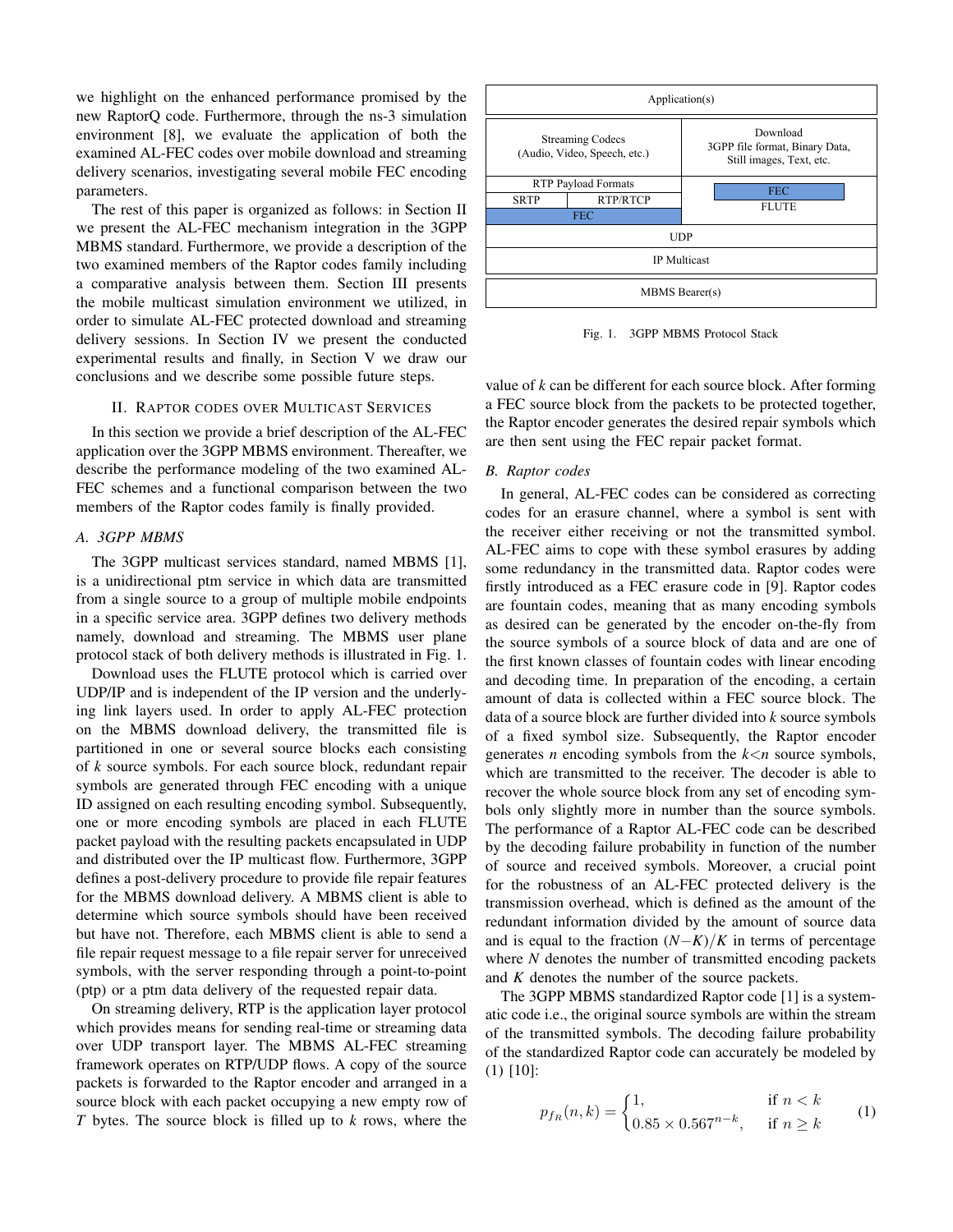Recently, an enhanced Raptor code has been emerged at Internet Engineering Task Force (IETF) [11] in order to address the performance drawbacks of the standardized Raptor code. This newer member of Raptor codes family is known as RaptorQ code. RaptorQ is also a systematic code with significantly more efficient performance than the older Raptor code, in terms of superior flexibility, support for larger source block sizes and better coding efficiency. The enhanced design of RaptorQ addresses the Raptor code recovery performance limitations, resulting in a very close to an ideal fountain code performance described by (2) [12]:

$$
p_{f_{RQ}}(n,k) = \begin{cases} 1, & \text{if } n < k \\ 0.01 \times 0.01^{n-k}, & \text{if } n \ge k \end{cases}
$$
 (2)

#### *C. Comparative Analysis*

In general, Raptor codes can be viewed as the concatenation of several codes. On the older systematic Raptor code, the most-inner code is a non-systematic Luby Transform (LT) code [13], which provides the fountain property of the Raptor codes. This non-systematic Raptor code is not constructed by encoding the source symbols with the LT code, but by encoding the intermediate symbols generated by an outer highrate block code. This means that the outer high-rate block code generates the intermediate symbols using the input symbols. Finally, a systematic realization of the code is obtained by applying some pre-processing to the source symbols such that the input symbols to the non-systematic Raptor code are obtained. On the newly introduced RaptorQ code, although most of the basic encoding steps are identical to those of Raptor code, there are several improvements and additions to the encoding and decoding processes.

On RaptorQ, before the intermediate symbol generation, each FEC source block is augmented with additional padding symbols for encoding and decoding purposes. Padding out a FEC source block enables faster encoding and decoding and minimizes the amount of information that needs to be stored. On the following step, for the generation of the intermediate symbols from the source symbols, RaptorQ introduces enhanced generator and pre-coding relationships (i.e., a twostage pre-coding algorithm using LDPC and HDPC codes) in comparison with those of the existing Raptor code. Finally, in the second encoding step of RaptorQ, a modified, more efficient encoding process than this of Raptor, is applied in order to generate the encoding symbols.

However, the key differentiation between the two FEC schemes is that the standardized Raptor code operates over Galois field GF(2) [14], while the enhanced RaptorQ code introduces the use of arithmetic operations on octets, which mathematically can be thought of as elements of a finite field, i.e., the finite field GF(256) [11]. Operating over GF(256) allows RaptorQ to overcome the performance limitations of Raptor code, since the operation over larger finite fields offers the potential of achieving enhanced recovery with lower reception overhead. More precisely, the best recovery probability a code operating over GF(2) can achieve is  $1 - \frac{1}{2^{m+1}}$  if  $k + m$  encoding symbols have been received, while using symbol operations over GF(256) achieves recovery from the reception of  $k + m$  encoding symbols with probability  $1 - \frac{1}{256^{m+1}}$ . Furthermore, in order to avoid increasing the computational complexity, RaptorQ uses a clever combination of GF(256) and the low-complexity GF(2) operations, so that the vast minority of the symbol operations are over GF(2) and only a small minority are over GF(256).

Except from the use of symbols over larger alphabets, another new technique improving the decoding performance of RaptorQ is the use of the permanent inactivation [6], which is an interesting extension of the LT code and of inactivation decoding. In brief, a limited number of the intermediate symbols are declared to be permanently inactive while the remaining majority of symbols are LT symbols. In the encoding and decoding procedure the permanent inactive symbols are treated differently from the LT symbols utilizing an innovative technique which enhances the recovery properties of the RaptorQ code.

Regarding functional capabilities, the number of encoding symbols RaptorQ can generate, is up to 16777216 symbols i.e., 256 times more than the foregoing Raptor code. Moreover, RaptorQ can encode up to 56403 source symbols into a single source block in contrast to 8192 of the Raptor code. Expanding the range of these two parameters simplifies the application of the AL-FEC protection. Obviously RaptorQ can perform better and more flexible than the standardized Raptor code both for file delivery and streaming services. RaptorQ can deliver files up to 3.4 GB as a single source block maximizing the protection efficiency due to the spreading of protection across the whole file, particularly for the delivery of very large files. Furthermore, on delay-sensitive real-time applications, the RaptorQ flexible range of the block size allows to determine a QoS trade-off between protection and latency considering the delay constraints of the transmitted application.

Finally, regarding the complexity of the presented Raptor FEC codes, in general both of them require linear encoding and decoding time i.e., the computation complexity of the FEC encoding or decoding process is proportional to the size of the source data. However, as illustrated in [7], RaptorQ code requires significantly higher decoding times than the existing Raptor code considering several block and symbol sizes. This is reasonable, since the tremendous improvement the GF(256) operation introduces on the decoding failure probability has a price, i.e., the higher decoding complexity of RaptorQ.

#### III. SIMULATION FRAMEWORK

In order to simulate the application of the two examined AL-FEC schemes over 3GPP MBMS environments, we utilize the ns-3 network simulator [8]. Our simulation model is composed of a source entity which is responsible to introduce the modeled applications into the multicast gateway (GW) and furthermore to apply the AL-FEC protection concept on the transmitted data. Thereafter the multicast GW undertakes to forward the IP multicast flow to the simulated 3GPP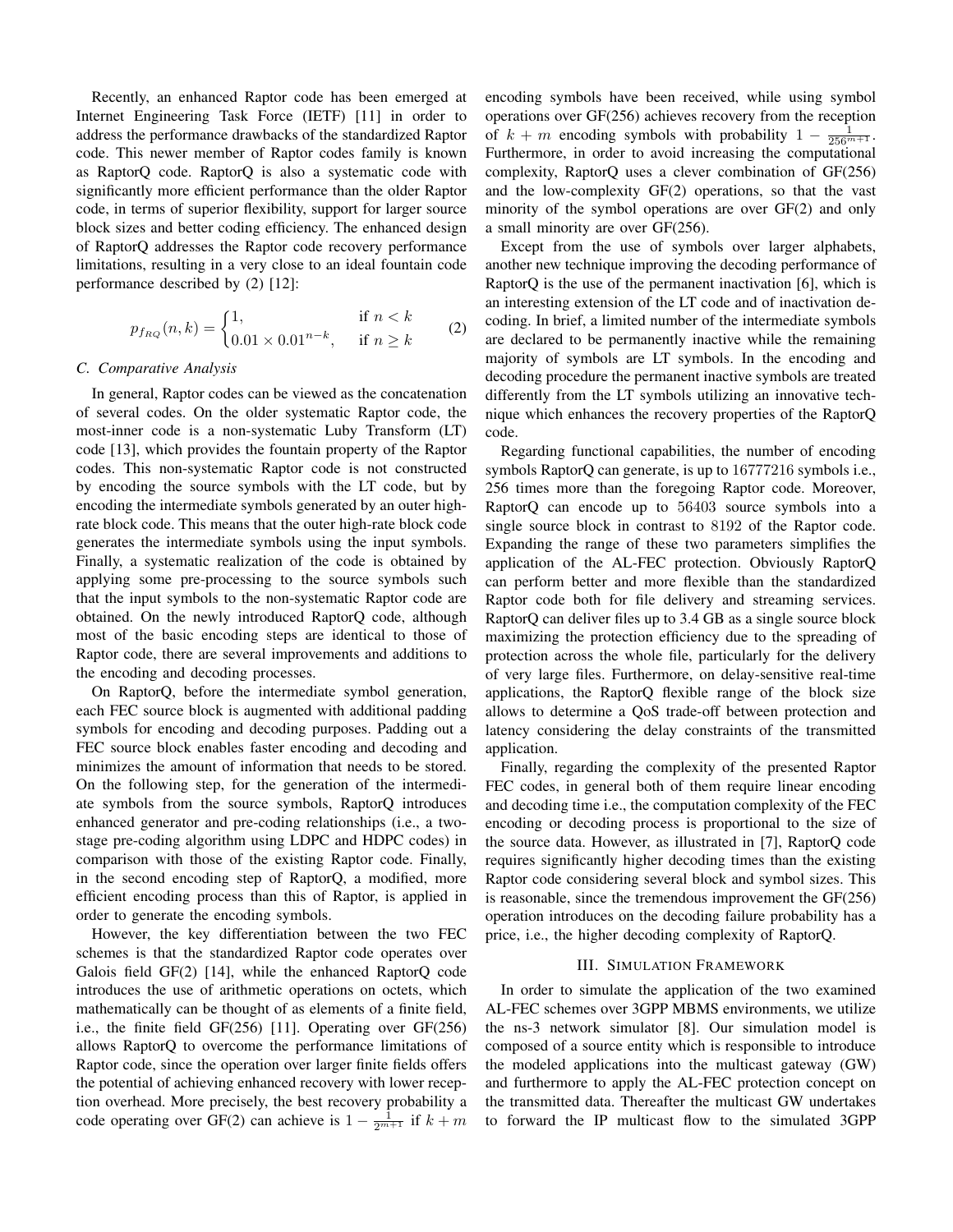radio access network, named evolved UMTS terrestrial Radio Access Network (eUTRAN). Finally, within eUTRAN, the base station, named evolved Node B (eNB), transmits the multicast traffic to multiple User Equipments (UE)s dropped in a specific cell area. The simulated network topology is illustrated in Fig. 2 and Table I presents further simulation settings we adopted during the conduction of the simulation experiments.

The modeled physical (PHY) channel covers several 3GPP requirements. More specifically, regarding the simulated channel coding scheme, PHY-FEC is applied to the data streams before the transport over the radio link. The applied coding scheme on the multicast channel is based on convolutional coding with fixed rate 1/3. Moreover, a 24-bit CRC protection is attached to the transmitted bitstream. On the modeled PHY layer, the successful reception of each PHY-FEC block is calculated according to a Signal to Noise Ratio (SNR) estimation based on OFDM simulation traces. Finally, the blocks are concatenated in order to determine if the source burst can be reconstructed and forwarded to the upper layers.

The most important part of the simulation model, the AL-FEC protection is modeled on the application source before the transmitted data being forwarded to the multicast GW. According to the specified Source Block Length (SBL) the transmitted packets are organized in AL-FEC source blocks and thereafter the redundant AL-FEC symbols are produced for each source block. The number of the generated additional AL-FEC symbols is determined by the transmission overhead a multicast sender introduces to the transmission. Thereafter, the generated source and repair symbols, with the assumption of one FEC symbol per packet, are transmitted through an IP multicast flow to multiple recipients. At the receiver side, the probability of successful recovering each AL-FEC protected block derives from (1) and (2) when Raptor and RaptorQ code application is evaluated respectively.

#### IV. PERFORMANCE EVALUATION

This section presents the experimental results we extracted through the previously described ns-3 simulation environment,



Fig. 2. Network Simulation Topology

TABLE I SIMULATION SETTINGS

| Parameter                | Units | Value                  |
|--------------------------|-------|------------------------|
| Cell Layout              |       | Hexagonal grid         |
| Cell Radius              | m     | 1000                   |
| Carrier Frequency        | MHz.  | 2000                   |
| System Bandwidth         | MHz.  | 5                      |
| Environment              |       | Macro Cell, Urban Area |
| Propagation Model        |       | COST-Hata Model        |
| <b>BS</b> Transmit Power | dBm   | 43                     |
| BS Antenna Gain          | dBi   | 15                     |
| BS Antenna Height        | m     | 30                     |
| # $UEs$                  |       | 100                    |
| UE's Mobility Model      |       | Random Walk @ 30 km/h  |

evaluating the application of the two AL-FEC schemes over both download and streaming delivery scenarios with respect to the performance of an ideal fountain code. While an ideal fountain code has zero reception overhead i.e., the number of received symbols needed to decode the source symbols is exactly the number of source symbols, Raptor codes have a performance close to that property, meaning that the number of received symbols should be slightly higher than the number of source symbols per FEC block. Subsequently, the comparison of the two examined AL-FEC schemes with an ideal fountain code is typical for their performance.

## *A. MBMS Download Delivery*

In the first part of the presented results we evaluate the application of the Raptor and RaptorQ AL-FEC schemes over a MBMS download delivery scenario. More precisely, at first we examine the impacts of the examined AL-FEC codes on the service coverage considering the exclusive use of the AL-FEC protection. Thereafter we provide simulation results considering the total number of retransmitted packets during the MBMS download session utilizing the AL-FEC protection in conjunction with a post-delivery ptp file repair phase as described in Section II-A.

Fig. 3 presents the impacts of the AL-FEC transmission overhead increment on the amount of UEs that can successfully recover the AL-FEC protected data i.e., the service coverage in terms of percentage. We assume that a UE can recover the protected object if the failure probability of the decoding process is 10<sup>−</sup><sup>4</sup> or less. For this evaluation the transmitted object consists of 1024 packets with each size fixed at 1024 B and the SBL fixed at 512 symbols.

Observing the plotted curves of Fig. 3 we can immediately remark the extremely close to ideal performance of the RaptorQ, since an ideal FEC code achieves less than 1% better service coverage than RaptorQ. On the other hand, Raptor code presents performance quite far from the ideal FEC code and only achieves a little closer performance to that of RaptorQ for high values of transmission overhead where AL-FEC has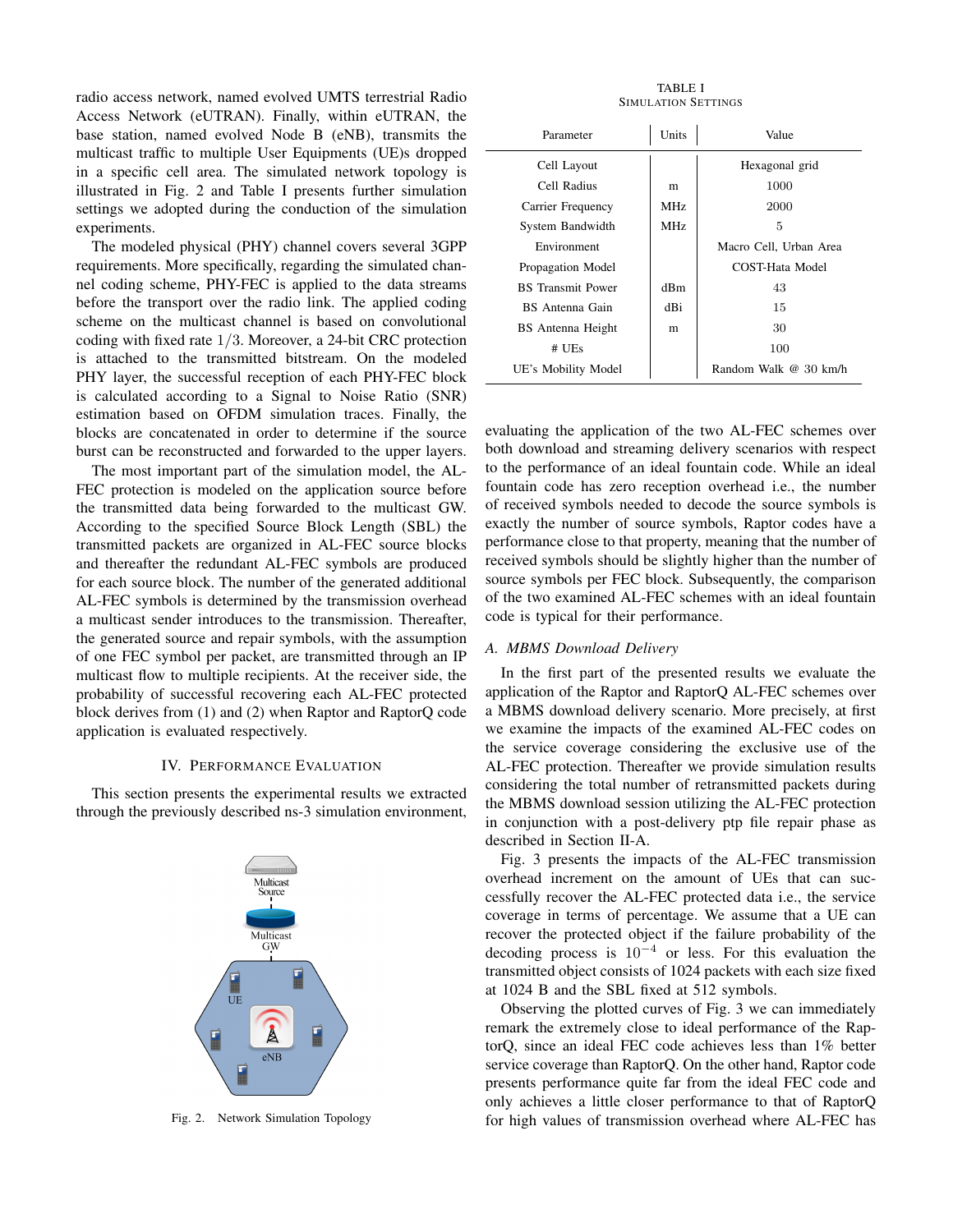to confront UEs with high packet loss rates. This behavior is expected considering that RaptorQ requires only 2 additional symbols to meet the ideal FEC code performance according to the failure probability threshold, while Raptor code requires reception overhead equal to 24 additional symbols per source block. Moreover, we can observe that RaptorQ can operate almost ideal from the very first additional symbol, while the standardized Raptor code requires significantly more symbols to provide the possibility of successful recovering the protected data.

Furthermore, regarding the curves behavior, we can extract an efficient interval of transmission overhead selection between 5% and 20%. In more detail, we mean that increasing the transmission overhead in the specific interval results in a proportional increase on the amount of UEs successfully recovering the protected data, while beyond this transmission overhead zone the gains on the system coverage are minimized.

In Fig. 4 we present the total number of retransmitted packets during the ptp repair phase in function to the amount of the introduced AL-FEC transmission overhead. Each UE that fails to recover the protected data through the AL-FEC decoding procedure is able to request the retransmission of the lost data in order to reconstruct the source information through a ptp session.

As in the previous part of provided results, the plotted curves immediately reveal the primacy of RaptorQ since achieves significantly lower number of retransmitted packets compared to Raptor FEC. We can observe that RaptorQ performance is just a "step" behind the ideal fountain FEC code. At this point, we have to clarify that the total number of retransmitted packets is independent from each code reception overhead itself and only depends on the service coverage, because if a UE fails to decode the FEC protected block requests the retransmission of the exact number of lost source packets only. Therefore, the extremely close to the ideal RaptorQ performance but also the closest performance of Raptor to that of RaptorQ is justified. In addition, we can observe that Raptor curve presents an initial delay until it can



Fig. 3. Service Coverage vs. AL-FEC Transmission Overhead



Fig. 4. Total Number of Retransmitted Packets vs. AL-FEC Transmission Overhead

reach the ideal curve form. This is a direct result of the conduct described previously in Fig. 3, since Raptor FEC inefficiency is more pronounced for low values of transmission overhead.

All of the above presented results make clear that RaptorQ FEC can operate far more effectively than Raptor, providing significant gains on the transmission efficiency since substantially reduces the required transmission redundancy with all the benefits this fact implies.

# *B. MBMS Streaming Delivery*

In this subsection we provide a performance evaluation of the two examined AL-FEC schemes over MBMS streaming scenarios. We consider the application of the Raptor and RaptorQ FEC over a multicast video streaming transmission. For the conduction of the presented simulation results we utilize H.264 video traces examining the impacts of the AL-FEC protection on the tune-in delay with respect to the MBMS service coverage as defined in the previous subsection. Tunein delay is defined as the time interval between the start of the packets reception until the start of correct decoding the received packets of each FEC source block. Tune-in delay is experienced by a user who joins the multicast streaming session and the first received packet is anywhere but at the very start of the FEC source block. On the tune-in process a receiver first synchronizes to the FEC block, waiting for the reception and successful processing of each FEC block, before attempting to decode the media. Subsequently, the tune-in delay is a function of the FEC protection period and the decoding delay, typically defined as tune-in delay = protection period +  $\varepsilon$ [15]. It is obvious that tune-in delay strongly depends on the FEC encoding parameters and more specifically on the selected length of the FEC source block and the introduced AL-FEC transmission overhead.

In Fig. 5 we examine how the tune-in delay varies in function of the streaming service coverage with the FEC SBL fixed at 512 and variable length of transmitted packets.

As in the previous subsection, the RaptorQ superiority over the older Raptor code is directly perceived from the